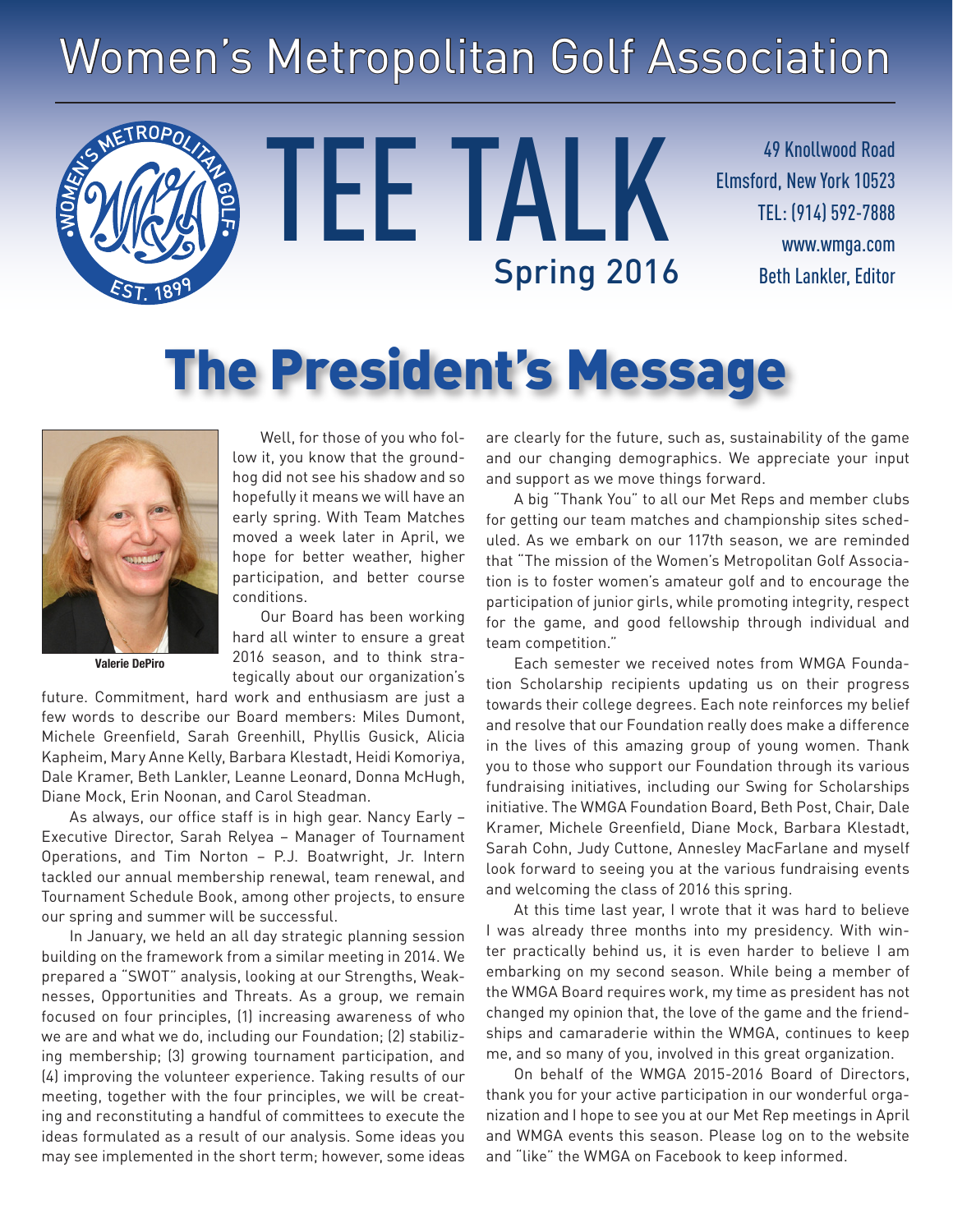## **2016 WMGA Board of Directors**

#### **Officers**

President: Valerie DePiro, Montclair VP of Competition: <br>
VP of Outreach. Marketing & Initiatives: Phyllis Gusick, Mount Kisco<br>
Michele Greenfield. Glen Oaks VP of Outreach, Marketing & Initiatives:<br>Secretary: Treasurer: Barbara Klestadt, Sleepy Hollow

Leanne Leonard, Brooklake

#### **New Jersey Directors**

Site & Club Relations Chair: Donna McHugh, Upper Montclair Communications & Branding: The Beth Lankler, Fiddlers Elbow<br>
Team Competitions Chair: The Paticia Kapheim, Hopewell Valley Alicia Kapheim, Hopewell Valley Interclub Team Captain: Miles Dumont, Bedens Brook



From Left to Right (Top): Alicia Kapheim, Miles Dumont & Beth Lankler (Bottom): Leanne Leonard, Valerie DePiro & Donna McHugh

#### **Westchester/Connecticut Directors**

Membership Service Chair: Mary Anne Kelly, Winged Foot Course Rating Chair: Heidi Komoriya, Trump WC Interclub Team Match Chair: Interclub Team Captain: Erin Noonan, Woodway



From Left to Right (Top): Erin Noonan, Sarah Greenhill & Heidi Komoriya (Bottom): Mary Anne Kelly, Barbara Klestadt & Phyllis Gusick

#### **Long Island Directors**

Foundation: Dale Kramer, Fresh Meadow Diane Mock, Indian Hills Interclub Team Captain: Carol Steadman, Rockaway Hunting



From Left to Right: Diane Mock, Dale Kramer & Michele Greenfield (Not pictured): Carol Steadman

#### **Meet our Newest Board Members**



**Barbara Klestadt, Treasurer** Currently a resident of Scarsdale, NY, and a member at the Sleepy Hollow Country Club, Barbara grew up in Brooklyn and Queens, NY, and first touched a golf club in her early 30's. Her handicap is proof positive that children learn more easily than adults. Barbara graduated from New York University with a B.S. in Management and Marketing, and

an M.B.A. in Finance. She worked in the commodity futures industry before starting a family with her husband Alan. They have a daughter, 27, and two sons, 25 and 22. Barbara has been active in her community and school district for many years, with broad experience working with not-for-profit organizations. She has served as Treasurer for the Junior League of Central Westchester, the Edgemont PTSA, and the Scarsdale Edgemont Family Counseling Service. Barbara is the past Chair and current Treasurer of the Sleepy Hollow Womens Golf Committee. She loves spending time with her husband and children, and, when not golfing, enjoys traveling, skiing, SoulCycle, cooking and gardening. Barbara is looking forward to serving on the WMGA's and Foundation's Board of Directors as Treasurer.



#### **Beth Lankler, Communications and Branding**

Beth resides in Westfield, NJ and is a member of Fiddlers Elbow CC. She grew up in the suburbs of Philadelphia with a family of golfers. While she appreciated the game as a young girl, she stuck to mini golf and driving the cart with her family. Beth attended the University of Pennsylvania undergrad and met her husband Andrew, an avid golfer, while

earning her law degree at George Washington University. She practiced law primarily in the New York court system but retired to stay home with her two boys: Bradley and Justin. After years of dedicated volunteer work for her childrens' schools, she turned her attention to golf. Her family joined Shackamaxon CC where the love for golf truly blossomed for the whole family. Both her sons are competitive players-Brad, a junior, is currently playing for the Franklin & Marshall Diplomats where he earned All-American DIII honors last year and her younger son, Justin will be attending F & M as well in the fall with the intention of challenging his big brother. She is thrilled to be serving on the WMGA Board of Directors.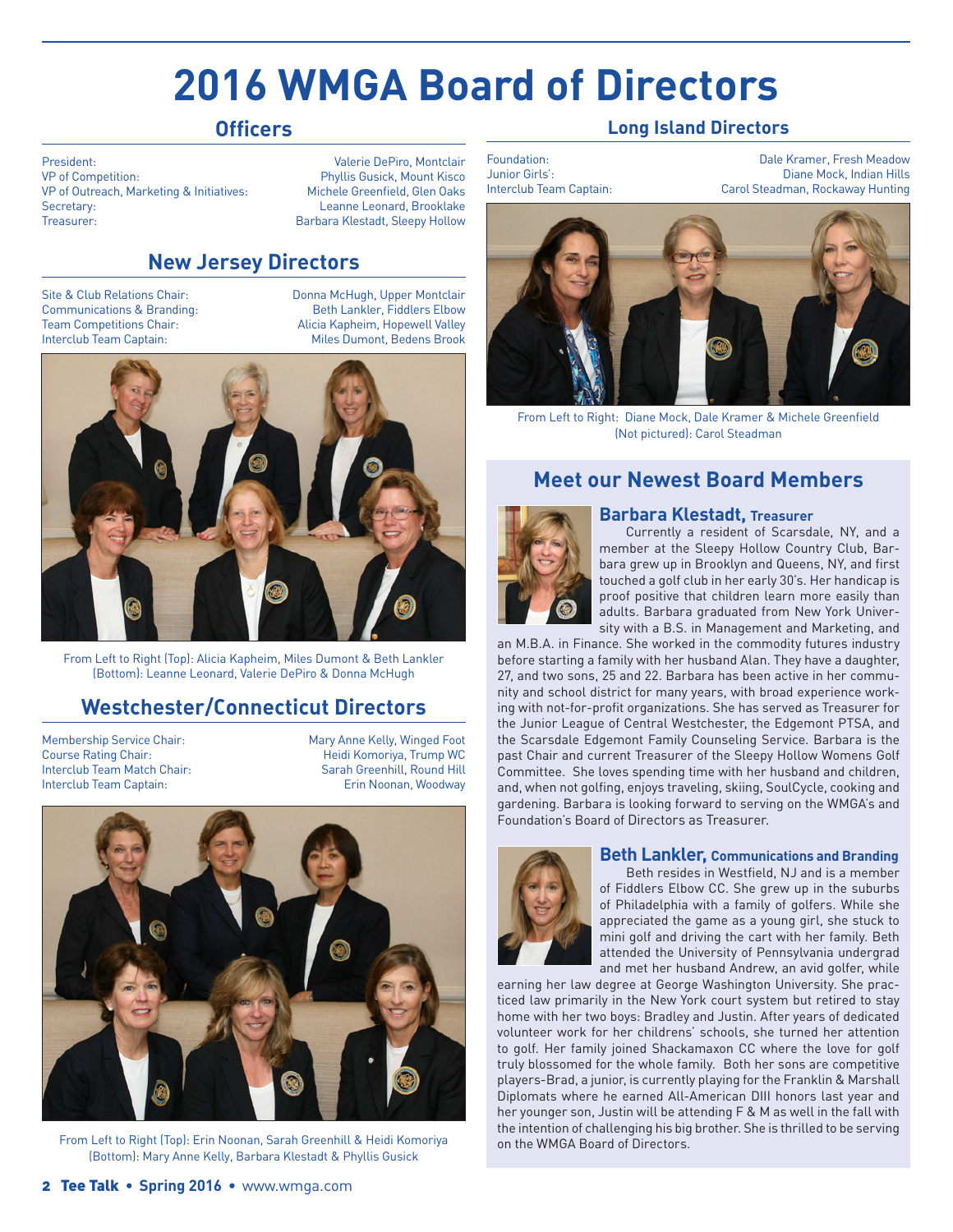## **Welcome Junior Girls to the WMGA!**

It is our mission at the WMGA to encourage, educate and foster Junior Girls' participation in our tournaments and golf events. No matter what golf experience you may have, or skill level you have achieved, there is a place for you in our WMGA Junior Membership. Bring a friend, enjoy these beautiful courses, and experience the fun of friendly competition

## *2016 WMGA Junior Tournaments:*



\*To be eligible for selection in the Junior Intercity Team Matches, player must be a junior WMGA member or junior Fellowship member. \*\*Players need not be junior WMGA members [or Fellowship members] simply Metropolitan Area Residents and not yet 19 years of age as of tournament.

#### **Junior Membership has its benefits:**

Junior membership allows a young girl the opportunity to be selected for the Junior Intercity Team as well as participate in WMGA events so long as the player has below a 23.0 USGA Handicap Index. [See website and TSB for more information on joining]

The **US Junior Girls' Championship** is being held at Ridgewood Country Club in Paramus, NJ on July 18 – 23rd. The local qualifier for this prestigious national competition is being held at Apawamis Country Club in Rye, NY on June 27th for all junior girls who meet the criteria for this competition [HI Limit of 18.4 and cannot be 18 years of age on or before July 23, 2016] Apply to play at www.USGA.org. Entries close June 1st.

## **Double the Fun this Summer at Girls to the Tee**

The Foundation is excited to announce that it will be holding not one but two free instructional clinics this summer open to all girls under 19 years of age. [No membership or residency requirements]. Please encourage any and all young girls to bring a friend and take advantage of free expert golf instruction from top PGA professionals at two of the most prestigious clubs in our area.

Wishing you all an awesome summer of golf!



**Diane Mock** WMGA Junior Girls' Chair WMGA Foundation VP

**GIRLS TO THE TEE August 1st – Westchester CC August 22nd – Ridgewood CC**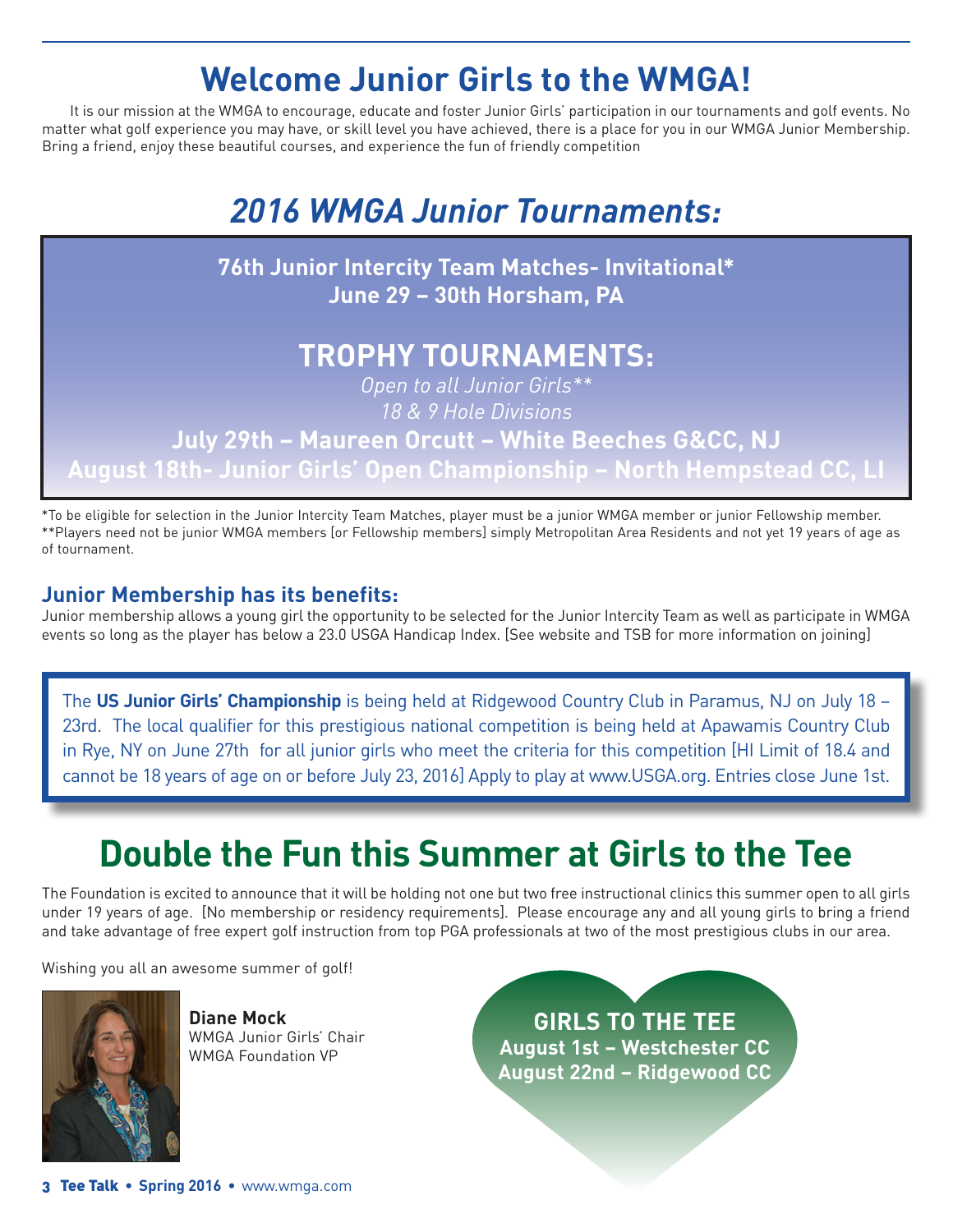

#### *Play the course that was originally designed with only women in mind . . .*

#### **Sign up for the "B" Stroke Play Championship at the historical Glen Head CC on Long Island on August 3, 2016**

"Glen Head began in the early 20's when members of The Creek Club decided that they no longer wanted women golfers, most of whom were their wives, intruding on their private domain. They assembled 176 acres and built Women's National Golf & Tennis Club, a renowned golf course for women, with 22 tennis courts, among them 11 of the finest grass courts in the world. "

For more on Glen Head's illustrious history, please go their website at www.glenheadcountryclub.org

#### **News from the USGA... Another Madame President**

Diana M. Murphy, of St. Simons Island, Ga., was elected to serve a oneyear term as the 64th president of the United States Golf Association. She is the second woman in the association's 121-year history to serve as president, following Judy Bell, who was president in 1996 and 1997. And speaking of Judy Bell, the USGA will bestow its highest honor, the Bob Jones Award, to her on June 14, 2016, during the 116th U.S. Open Championship at Oakmont Country Club.

#### *USGA Rules of Golf* **- 4 Principal Changes Take Effect January 1, 2016:**

- Withdrawal of Rule on Ball Moving After Address Rule 18-2b (Ball Moving after Address) has been withdrawn.
- Limited Exception to Disqualification Penalty for Submission of Incorrect Score Card - A new exception has been introduced to Rule 6-6d (Wrong Score for Hole).
- Modification of Penalty for a Single Impermissible Use of Artificial Devices or Equipment.
- Prohibition on Anchoring the Club While Making a Stroke.

For more information on the 2016 Rules of Golf, go to www.USGA.org.

*Did you know that there is a free Rules of Golf app available for your IOS or Android phone? Just go to the app store to download.*



I welcome you to the 2016 WMGA golf season! Marketing, Communications and the Critical Needs Committee "CNC" has kept me, and the entire WMGA Board extremely busy. The "CNC" was formed in an effort to address critical short and long term issues of the WMGA and a Strategic Planning Meeting was held in January to identify such issues and implement changes.

**Michele Greenfield** VP Outreach, Marketing and Initiatives

Our goals now include:

- • Improving **Communications** for our members via the WMGA website, Facebook, Twitter, Instagram, TSB and on YouTube.
- • **Branding** and **Promoting** of the WMGA and its Foundation through banners, pamphlets, public media outlets etc.
- **Governance** review of the Association prompting organizational changes for Board positions, as well as for our WMGA office staff.
- • Working and communicating with our **Sister Organizations**.
- • Increasing **Educational Programs** offered to our members: Rules, Handicap and Course Rating Seminars.
- • Reviewing **Membership** trends and developing ideas to increase Membership.
- • Evaluating and improving **Tournament Participation**.
- • Establishing **Sponsorships** and sponsorship materials.
- • Developing **Volunteerism**. (We love our volunteers!)

The WMGA is as strong as ever and these improvements can only make us better. Hope to see you out on the links!



Plans for the 2016 tournament season are set and we have so many great opportunities waiting for you! Registration opens **April 1** and all entry fees include a continental breakfast, lunch, the golf competition, and access to the range and practice area. Please note an important change for this year, we will be accepting registrations on a **first come, first serve basis** (see the TSB for details),

**Phyllis Gusick** VP of Competitions

so do not wait to sign up for your favorite events. A huge thank you goes to **Donna McHugh** for all her hard work in securing sites for our wonderful schedule! Our Team Matches kick off on April 26th and end with the Interdistrict Play-off on May 18th. Please remember that there are **no challenge rounds this year**, so make each match count and motivate your teammates! One of the 2015 season highlights included a great win by our Griscom Cup Team led by Captain Alicia Kapheim. On June 1 & 2, the team will be off to Boston Golf Club to defend the title! Another highlight was the introduction of the Best-Ball-of-Four Tournament held at Winged Foot Golf Club. This year's Best-Ball-of Four will be held on October 6, 2016 at Round Hill Club in Greenwich, CT, so grab a foursome from your club and battle it out against other club teams. Play well and have fun!